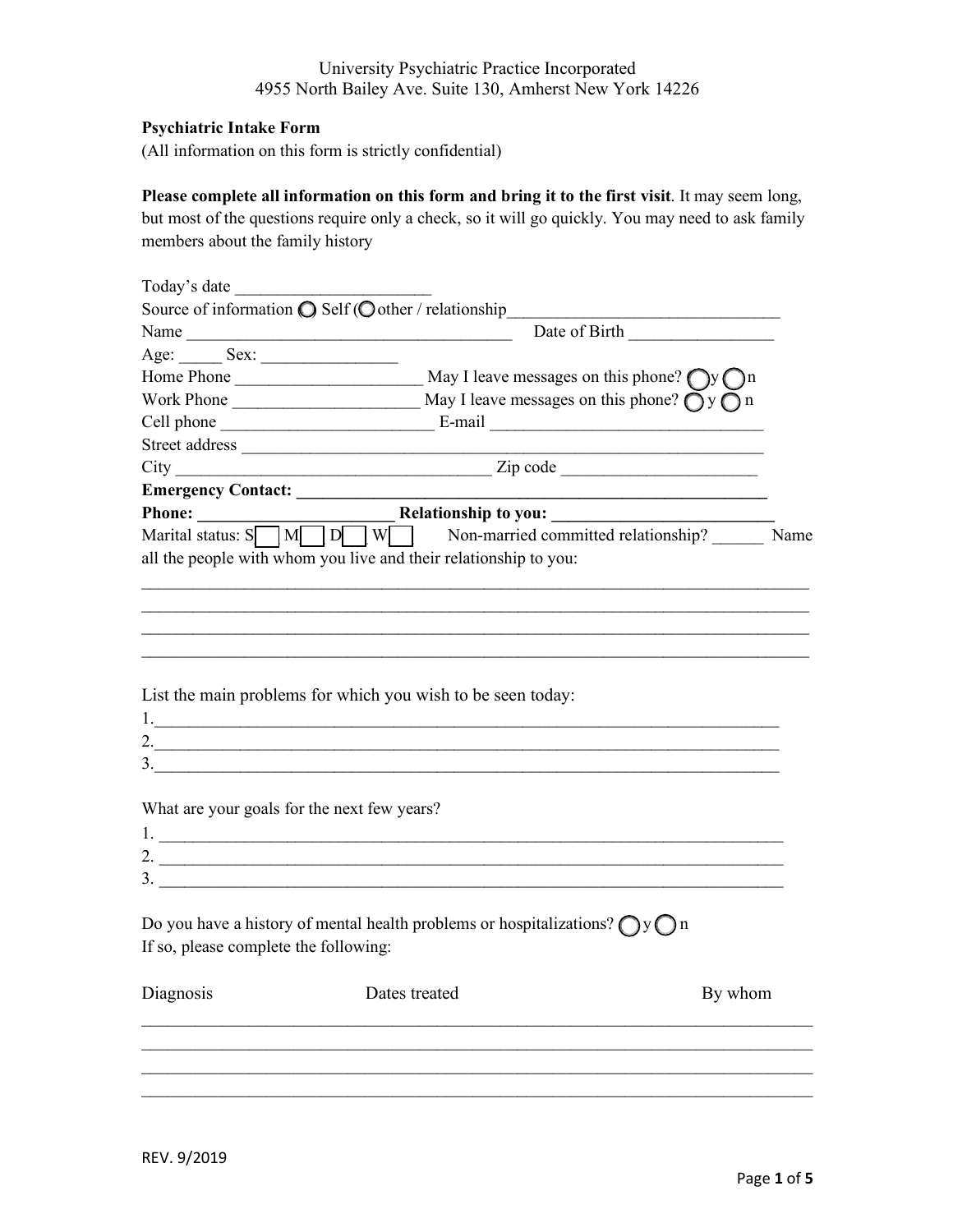Are you currently receiving professional counseling or any kind of psychotherapy?  $\bigcap$  y  $\bigcap$  if yes, by whom?

If you have ever taken the following medications, please indicate the dates, dosage, and how helpful they were (if you can't remember all the details, just write in what you do remember). **Abilify**(aripiprazole), **Adderall** (amphetamine), **Ambien** (zolpidem), **Anafranil** (clomipramine), **Ativan** (lorazepam), **Buspar** (buspirone), **Celexa** (citalopram), **Clozaril** (clozapine), **Concerta** (methylphenidate), **Cymbalta** (duloxetine), **Depakote** (valproate), **Desyrel** (trazodone), **Effexor** (venlafaxine), **Elavil** (amitriptyline), **Geodon** (ziprasidone), **Haldol** (haloperidol), **Invega** (paliperidone), **Klonopin** (clonazepam), **Lamictal** (lamotrigine), **Latuda**, **Lexapro** (escitalopram), **Lithium**, **Luvox** (fluvoxamine), **Lyrica** (pregablin), **Neurontin** (gabapentin), **Pamelor** (nortrptyline), **Paxil** (paroxetine), **Pristiq**  (desvenlafaxine), **Prolixin** (fluphenazine), **Prozac** (fluoxetine), **Remeron** (mirtazapine), **Restoril** (temazepam), **Risperdal** (risperidone), **Ritalin** (methylphenidate), **Seroquel** (quetiapine), **Serzone** (nefazodone), **Strattera** (atomoxetine), **Tegretol** (carbamazepine), **Tofranil** (imipramine), **Trintellix**, **Valium** (diazepam), **Vybriid, Wellbutrin** (bupropion), **Xanax** (alprazolam), **Zoloft** (sertraline), **Zyprexa** (olanzapine)

 $\mathcal{L}_\text{max} = \mathcal{L}_\text{max} = \mathcal{L}_\text{max} = \mathcal{L}_\text{max} = \mathcal{L}_\text{max} = \mathcal{L}_\text{max} = \mathcal{L}_\text{max} = \mathcal{L}_\text{max} = \mathcal{L}_\text{max} = \mathcal{L}_\text{max} = \mathcal{L}_\text{max} = \mathcal{L}_\text{max} = \mathcal{L}_\text{max} = \mathcal{L}_\text{max} = \mathcal{L}_\text{max} = \mathcal{L}_\text{max} = \mathcal{L}_\text{max} = \mathcal{L}_\text{max} = \mathcal{$  $\mathcal{L}_\text{max} = \mathcal{L}_\text{max} = \mathcal{L}_\text{max} = \mathcal{L}_\text{max} = \mathcal{L}_\text{max} = \mathcal{L}_\text{max} = \mathcal{L}_\text{max} = \mathcal{L}_\text{max} = \mathcal{L}_\text{max} = \mathcal{L}_\text{max} = \mathcal{L}_\text{max} = \mathcal{L}_\text{max} = \mathcal{L}_\text{max} = \mathcal{L}_\text{max} = \mathcal{L}_\text{max} = \mathcal{L}_\text{max} = \mathcal{L}_\text{max} = \mathcal{L}_\text{max} = \mathcal{$ 

 $\mathcal{L}_\mathcal{L} = \{ \mathcal{L}_\mathcal{L} = \{ \mathcal{L}_\mathcal{L} = \{ \mathcal{L}_\mathcal{L} = \{ \mathcal{L}_\mathcal{L} = \{ \mathcal{L}_\mathcal{L} = \{ \mathcal{L}_\mathcal{L} = \{ \mathcal{L}_\mathcal{L} = \{ \mathcal{L}_\mathcal{L} = \{ \mathcal{L}_\mathcal{L} = \{ \mathcal{L}_\mathcal{L} = \{ \mathcal{L}_\mathcal{L} = \{ \mathcal{L}_\mathcal{L} = \{ \mathcal{L}_\mathcal{L} = \{ \mathcal{L}_\mathcal{$  $\mathcal{L}_\mathcal{L} = \{ \mathcal{L}_\mathcal{L} = \{ \mathcal{L}_\mathcal{L} = \{ \mathcal{L}_\mathcal{L} = \{ \mathcal{L}_\mathcal{L} = \{ \mathcal{L}_\mathcal{L} = \{ \mathcal{L}_\mathcal{L} = \{ \mathcal{L}_\mathcal{L} = \{ \mathcal{L}_\mathcal{L} = \{ \mathcal{L}_\mathcal{L} = \{ \mathcal{L}_\mathcal{L} = \{ \mathcal{L}_\mathcal{L} = \{ \mathcal{L}_\mathcal{L} = \{ \mathcal{L}_\mathcal{L} = \{ \mathcal{L}_\mathcal{$ 

\_\_\_\_\_\_\_\_\_\_\_\_\_\_\_\_\_\_\_\_\_\_\_\_\_\_\_\_\_\_\_\_\_\_\_\_\_\_\_\_\_\_\_\_\_\_\_\_\_\_\_\_\_\_\_\_\_\_\_\_\_\_\_\_\_\_\_\_\_\_\_\_\_\_\_\_\_\_

\_\_\_\_\_\_\_\_\_\_\_\_\_\_\_\_\_\_\_\_\_\_\_\_\_\_\_\_\_\_\_\_\_\_\_\_\_\_\_\_\_\_\_\_\_\_\_\_\_\_\_\_\_\_\_\_\_\_\_\_\_\_\_\_\_\_\_\_\_\_\_\_\_\_\_\_\_\_ \_\_\_\_\_\_\_\_\_\_\_\_\_\_\_\_\_\_\_\_\_\_\_\_\_\_\_\_\_\_\_\_\_\_\_\_\_\_\_\_\_\_\_\_\_\_\_\_\_\_\_\_\_\_\_\_\_\_\_\_\_\_\_\_\_\_\_\_\_\_\_\_\_\_\_\_\_

 $\mathcal{L}_\mathcal{L} = \{ \mathcal{L}_\mathcal{L} = \{ \mathcal{L}_\mathcal{L} = \{ \mathcal{L}_\mathcal{L} = \{ \mathcal{L}_\mathcal{L} = \{ \mathcal{L}_\mathcal{L} = \{ \mathcal{L}_\mathcal{L} = \{ \mathcal{L}_\mathcal{L} = \{ \mathcal{L}_\mathcal{L} = \{ \mathcal{L}_\mathcal{L} = \{ \mathcal{L}_\mathcal{L} = \{ \mathcal{L}_\mathcal{L} = \{ \mathcal{L}_\mathcal{L} = \{ \mathcal{L}_\mathcal{L} = \{ \mathcal{L}_\mathcal{$  $\mathcal{L}_\mathcal{L} = \{ \mathcal{L}_\mathcal{L} = \{ \mathcal{L}_\mathcal{L} = \{ \mathcal{L}_\mathcal{L} = \{ \mathcal{L}_\mathcal{L} = \{ \mathcal{L}_\mathcal{L} = \{ \mathcal{L}_\mathcal{L} = \{ \mathcal{L}_\mathcal{L} = \{ \mathcal{L}_\mathcal{L} = \{ \mathcal{L}_\mathcal{L} = \{ \mathcal{L}_\mathcal{L} = \{ \mathcal{L}_\mathcal{L} = \{ \mathcal{L}_\mathcal{L} = \{ \mathcal{L}_\mathcal{L} = \{ \mathcal{L}_\mathcal{$ 

 $\mathcal{L}_\mathcal{L} = \{ \mathcal{L}_\mathcal{L} = \{ \mathcal{L}_\mathcal{L} = \{ \mathcal{L}_\mathcal{L} = \{ \mathcal{L}_\mathcal{L} = \{ \mathcal{L}_\mathcal{L} = \{ \mathcal{L}_\mathcal{L} = \{ \mathcal{L}_\mathcal{L} = \{ \mathcal{L}_\mathcal{L} = \{ \mathcal{L}_\mathcal{L} = \{ \mathcal{L}_\mathcal{L} = \{ \mathcal{L}_\mathcal{L} = \{ \mathcal{L}_\mathcal{L} = \{ \mathcal{L}_\mathcal{L} = \{ \mathcal{L}_\mathcal{$ 

Allergies

ALL Current prescription medications and how often you take them: (if none, write none)

ALL Current over-the-counter medications or supplements:

Current medical problems:

Past medical problems, hospitalizations or surgeries: \_\_\_\_\_\_\_\_\_\_\_\_\_\_\_\_\_\_\_\_\_\_\_\_\_\_\_\_\_\_\_\_\_\_\_

 $\mathcal{L}_\mathcal{L} = \{ \mathcal{L}_\mathcal{L} = \{ \mathcal{L}_\mathcal{L} = \{ \mathcal{L}_\mathcal{L} = \{ \mathcal{L}_\mathcal{L} = \{ \mathcal{L}_\mathcal{L} = \{ \mathcal{L}_\mathcal{L} = \{ \mathcal{L}_\mathcal{L} = \{ \mathcal{L}_\mathcal{L} = \{ \mathcal{L}_\mathcal{L} = \{ \mathcal{L}_\mathcal{L} = \{ \mathcal{L}_\mathcal{L} = \{ \mathcal{L}_\mathcal{L} = \{ \mathcal{L}_\mathcal{L} = \{ \mathcal{L}_\mathcal{$ Name of your primary health care provider: \_\_\_\_\_\_\_\_\_\_\_\_\_\_\_\_\_\_\_\_\_\_\_\_\_\_\_\_\_\_\_\_\_\_\_\_\_\_\_ Date and place of last physical exam: \_\_\_\_\_\_\_\_\_\_\_\_\_\_\_\_\_\_\_\_\_\_\_\_\_\_\_\_\_\_\_\_\_\_\_\_\_\_\_\_\_\_\_\_ Have you ever had an EKG? ( ) y ( ) n Date \_\_\_\_\_\_\_\_\_\_\_\_\_\_\_\_\_\_\_\_\_

| For women only: Date of last menstrual period                                                           | Are you currently pregnant or do |
|---------------------------------------------------------------------------------------------------------|----------------------------------|
| you think you might be pregnant? $\bigcirc$ y $\bigcirc$ n Are you planning to get pregnant in the near |                                  |
| future? $\bigcap$ y $\bigcap$ n Birth control method                                                    |                                  |
| How many times have you been pregnant?                                                                  | How many live births?            |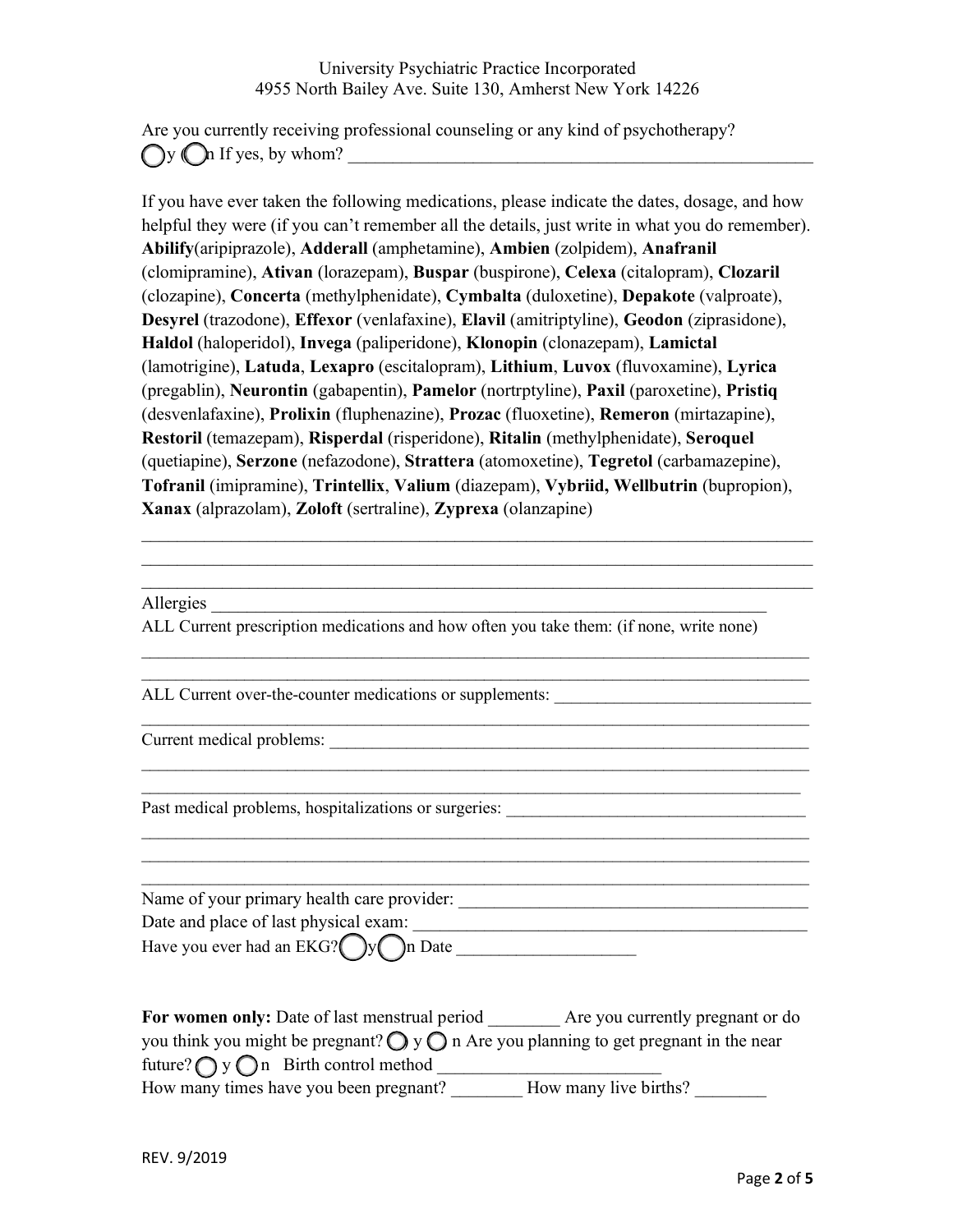# **Do you have a history of:**

| N <sub>0</sub><br>Thyroid Disease<br>Epilepsy or seizures<br>Chronic pain<br>Liver Disease<br>High Blood Pressure<br>Fibromyalgia<br>Chronic Fatigue<br>Head Trauma<br>Heart Disease<br>Cancer<br>Asthma/respiratory problems<br>Kidney Disease<br>Stomach or intestinal problems<br>Diabetes and the contract of the contract of the contract of the contract of the contract of the contract of the contract of the contract of the contract of the contract of the contract of the contract of the contract of t<br>Immunology Problems<br>Do you like exciting or dangerous activities? $\bigcirc$ y $\bigcirc$ n<br>Have you had thoughts that you don't want to go on, wish you were dead, or want to kill<br>yourself? $\bigcap$ y $\bigcap$ n<br>IF YES, please answer the following If no, please skip to Family Psychiatric History.<br>Has anything happened recently to make you feel like this? ______________________<br>On a scale of 0 to 10, how strong is your desire to kill yourself?<br>Have you ever thought about how you would kill yourself? _______________________<br>Do you have access to firearms? $\bigcirc$ y $\bigcirc$ n<br>Is there anything that would stop you from killing yourself? ____________________<br>If you could look into the future, what do you feel you could look forward to?<br>Were you ever physically or sexually abused? $\bigcirc$ $y \bigcirc$ in If yes, what age?<br>Have you ever been violent towards anybody? $\bigcirc$ y $\bigcirc$ n<br>Have you ever been arrested? $\bigcap y$ $\bigcap n$<br>Do you have any pending legal problems? $\bigcirc$ y $\bigcirc$ n<br>Have you ever been treated for alcohol or drug use or abuse? $\bigcap y \bigcap n$<br>If yes, for which substances?<br>If yes, where were you treated and when?<br>How many alcoholic drinks do you consume each week?<br>day?<br>Have you ever felt you ought to cut down on your drinking or drug use? $\bigcirc$ y $\bigcirc$ n<br>Have people been concerned about your drinking or drug use? $\bigcirc$ y $\bigcirc$ n<br>Do you think you may have a problem with alcohol or drug use? $\bigcirc$ y $\bigcirc$ n | DO YOU HAVE A HISTOLY OF |  |  |     |                |
|----------------------------------------------------------------------------------------------------------------------------------------------------------------------------------------------------------------------------------------------------------------------------------------------------------------------------------------------------------------------------------------------------------------------------------------------------------------------------------------------------------------------------------------------------------------------------------------------------------------------------------------------------------------------------------------------------------------------------------------------------------------------------------------------------------------------------------------------------------------------------------------------------------------------------------------------------------------------------------------------------------------------------------------------------------------------------------------------------------------------------------------------------------------------------------------------------------------------------------------------------------------------------------------------------------------------------------------------------------------------------------------------------------------------------------------------------------------------------------------------------------------------------------------------------------------------------------------------------------------------------------------------------------------------------------------------------------------------------------------------------------------------------------------------------------------------------------------------------------------------------------------------------------------------------------------------------------------------------------------------------------------------------------------------------------------------------------------------------------------------------------------------------------------|--------------------------|--|--|-----|----------------|
|                                                                                                                                                                                                                                                                                                                                                                                                                                                                                                                                                                                                                                                                                                                                                                                                                                                                                                                                                                                                                                                                                                                                                                                                                                                                                                                                                                                                                                                                                                                                                                                                                                                                                                                                                                                                                                                                                                                                                                                                                                                                                                                                                                | Yes                      |  |  | Yes | N <sub>0</sub> |
|                                                                                                                                                                                                                                                                                                                                                                                                                                                                                                                                                                                                                                                                                                                                                                                                                                                                                                                                                                                                                                                                                                                                                                                                                                                                                                                                                                                                                                                                                                                                                                                                                                                                                                                                                                                                                                                                                                                                                                                                                                                                                                                                                                |                          |  |  |     |                |
|                                                                                                                                                                                                                                                                                                                                                                                                                                                                                                                                                                                                                                                                                                                                                                                                                                                                                                                                                                                                                                                                                                                                                                                                                                                                                                                                                                                                                                                                                                                                                                                                                                                                                                                                                                                                                                                                                                                                                                                                                                                                                                                                                                |                          |  |  |     |                |
|                                                                                                                                                                                                                                                                                                                                                                                                                                                                                                                                                                                                                                                                                                                                                                                                                                                                                                                                                                                                                                                                                                                                                                                                                                                                                                                                                                                                                                                                                                                                                                                                                                                                                                                                                                                                                                                                                                                                                                                                                                                                                                                                                                |                          |  |  |     |                |
|                                                                                                                                                                                                                                                                                                                                                                                                                                                                                                                                                                                                                                                                                                                                                                                                                                                                                                                                                                                                                                                                                                                                                                                                                                                                                                                                                                                                                                                                                                                                                                                                                                                                                                                                                                                                                                                                                                                                                                                                                                                                                                                                                                |                          |  |  |     |                |
|                                                                                                                                                                                                                                                                                                                                                                                                                                                                                                                                                                                                                                                                                                                                                                                                                                                                                                                                                                                                                                                                                                                                                                                                                                                                                                                                                                                                                                                                                                                                                                                                                                                                                                                                                                                                                                                                                                                                                                                                                                                                                                                                                                |                          |  |  |     |                |
|                                                                                                                                                                                                                                                                                                                                                                                                                                                                                                                                                                                                                                                                                                                                                                                                                                                                                                                                                                                                                                                                                                                                                                                                                                                                                                                                                                                                                                                                                                                                                                                                                                                                                                                                                                                                                                                                                                                                                                                                                                                                                                                                                                |                          |  |  |     |                |
|                                                                                                                                                                                                                                                                                                                                                                                                                                                                                                                                                                                                                                                                                                                                                                                                                                                                                                                                                                                                                                                                                                                                                                                                                                                                                                                                                                                                                                                                                                                                                                                                                                                                                                                                                                                                                                                                                                                                                                                                                                                                                                                                                                |                          |  |  |     |                |
|                                                                                                                                                                                                                                                                                                                                                                                                                                                                                                                                                                                                                                                                                                                                                                                                                                                                                                                                                                                                                                                                                                                                                                                                                                                                                                                                                                                                                                                                                                                                                                                                                                                                                                                                                                                                                                                                                                                                                                                                                                                                                                                                                                |                          |  |  |     |                |
|                                                                                                                                                                                                                                                                                                                                                                                                                                                                                                                                                                                                                                                                                                                                                                                                                                                                                                                                                                                                                                                                                                                                                                                                                                                                                                                                                                                                                                                                                                                                                                                                                                                                                                                                                                                                                                                                                                                                                                                                                                                                                                                                                                |                          |  |  |     |                |
| In the past three months, what is the largest amount of alcoholic drinks you have consumed in one                                                                                                                                                                                                                                                                                                                                                                                                                                                                                                                                                                                                                                                                                                                                                                                                                                                                                                                                                                                                                                                                                                                                                                                                                                                                                                                                                                                                                                                                                                                                                                                                                                                                                                                                                                                                                                                                                                                                                                                                                                                              |                          |  |  |     |                |
|                                                                                                                                                                                                                                                                                                                                                                                                                                                                                                                                                                                                                                                                                                                                                                                                                                                                                                                                                                                                                                                                                                                                                                                                                                                                                                                                                                                                                                                                                                                                                                                                                                                                                                                                                                                                                                                                                                                                                                                                                                                                                                                                                                |                          |  |  |     |                |
|                                                                                                                                                                                                                                                                                                                                                                                                                                                                                                                                                                                                                                                                                                                                                                                                                                                                                                                                                                                                                                                                                                                                                                                                                                                                                                                                                                                                                                                                                                                                                                                                                                                                                                                                                                                                                                                                                                                                                                                                                                                                                                                                                                |                          |  |  |     |                |
|                                                                                                                                                                                                                                                                                                                                                                                                                                                                                                                                                                                                                                                                                                                                                                                                                                                                                                                                                                                                                                                                                                                                                                                                                                                                                                                                                                                                                                                                                                                                                                                                                                                                                                                                                                                                                                                                                                                                                                                                                                                                                                                                                                |                          |  |  |     |                |
|                                                                                                                                                                                                                                                                                                                                                                                                                                                                                                                                                                                                                                                                                                                                                                                                                                                                                                                                                                                                                                                                                                                                                                                                                                                                                                                                                                                                                                                                                                                                                                                                                                                                                                                                                                                                                                                                                                                                                                                                                                                                                                                                                                |                          |  |  |     |                |
|                                                                                                                                                                                                                                                                                                                                                                                                                                                                                                                                                                                                                                                                                                                                                                                                                                                                                                                                                                                                                                                                                                                                                                                                                                                                                                                                                                                                                                                                                                                                                                                                                                                                                                                                                                                                                                                                                                                                                                                                                                                                                                                                                                |                          |  |  |     |                |
|                                                                                                                                                                                                                                                                                                                                                                                                                                                                                                                                                                                                                                                                                                                                                                                                                                                                                                                                                                                                                                                                                                                                                                                                                                                                                                                                                                                                                                                                                                                                                                                                                                                                                                                                                                                                                                                                                                                                                                                                                                                                                                                                                                |                          |  |  |     |                |
|                                                                                                                                                                                                                                                                                                                                                                                                                                                                                                                                                                                                                                                                                                                                                                                                                                                                                                                                                                                                                                                                                                                                                                                                                                                                                                                                                                                                                                                                                                                                                                                                                                                                                                                                                                                                                                                                                                                                                                                                                                                                                                                                                                |                          |  |  |     |                |
|                                                                                                                                                                                                                                                                                                                                                                                                                                                                                                                                                                                                                                                                                                                                                                                                                                                                                                                                                                                                                                                                                                                                                                                                                                                                                                                                                                                                                                                                                                                                                                                                                                                                                                                                                                                                                                                                                                                                                                                                                                                                                                                                                                |                          |  |  |     |                |
|                                                                                                                                                                                                                                                                                                                                                                                                                                                                                                                                                                                                                                                                                                                                                                                                                                                                                                                                                                                                                                                                                                                                                                                                                                                                                                                                                                                                                                                                                                                                                                                                                                                                                                                                                                                                                                                                                                                                                                                                                                                                                                                                                                |                          |  |  |     |                |
|                                                                                                                                                                                                                                                                                                                                                                                                                                                                                                                                                                                                                                                                                                                                                                                                                                                                                                                                                                                                                                                                                                                                                                                                                                                                                                                                                                                                                                                                                                                                                                                                                                                                                                                                                                                                                                                                                                                                                                                                                                                                                                                                                                |                          |  |  |     |                |
|                                                                                                                                                                                                                                                                                                                                                                                                                                                                                                                                                                                                                                                                                                                                                                                                                                                                                                                                                                                                                                                                                                                                                                                                                                                                                                                                                                                                                                                                                                                                                                                                                                                                                                                                                                                                                                                                                                                                                                                                                                                                                                                                                                |                          |  |  |     |                |
|                                                                                                                                                                                                                                                                                                                                                                                                                                                                                                                                                                                                                                                                                                                                                                                                                                                                                                                                                                                                                                                                                                                                                                                                                                                                                                                                                                                                                                                                                                                                                                                                                                                                                                                                                                                                                                                                                                                                                                                                                                                                                                                                                                |                          |  |  |     |                |
|                                                                                                                                                                                                                                                                                                                                                                                                                                                                                                                                                                                                                                                                                                                                                                                                                                                                                                                                                                                                                                                                                                                                                                                                                                                                                                                                                                                                                                                                                                                                                                                                                                                                                                                                                                                                                                                                                                                                                                                                                                                                                                                                                                |                          |  |  |     |                |
|                                                                                                                                                                                                                                                                                                                                                                                                                                                                                                                                                                                                                                                                                                                                                                                                                                                                                                                                                                                                                                                                                                                                                                                                                                                                                                                                                                                                                                                                                                                                                                                                                                                                                                                                                                                                                                                                                                                                                                                                                                                                                                                                                                |                          |  |  |     |                |
|                                                                                                                                                                                                                                                                                                                                                                                                                                                                                                                                                                                                                                                                                                                                                                                                                                                                                                                                                                                                                                                                                                                                                                                                                                                                                                                                                                                                                                                                                                                                                                                                                                                                                                                                                                                                                                                                                                                                                                                                                                                                                                                                                                |                          |  |  |     |                |
|                                                                                                                                                                                                                                                                                                                                                                                                                                                                                                                                                                                                                                                                                                                                                                                                                                                                                                                                                                                                                                                                                                                                                                                                                                                                                                                                                                                                                                                                                                                                                                                                                                                                                                                                                                                                                                                                                                                                                                                                                                                                                                                                                                |                          |  |  |     |                |
|                                                                                                                                                                                                                                                                                                                                                                                                                                                                                                                                                                                                                                                                                                                                                                                                                                                                                                                                                                                                                                                                                                                                                                                                                                                                                                                                                                                                                                                                                                                                                                                                                                                                                                                                                                                                                                                                                                                                                                                                                                                                                                                                                                |                          |  |  |     |                |
|                                                                                                                                                                                                                                                                                                                                                                                                                                                                                                                                                                                                                                                                                                                                                                                                                                                                                                                                                                                                                                                                                                                                                                                                                                                                                                                                                                                                                                                                                                                                                                                                                                                                                                                                                                                                                                                                                                                                                                                                                                                                                                                                                                |                          |  |  |     |                |
|                                                                                                                                                                                                                                                                                                                                                                                                                                                                                                                                                                                                                                                                                                                                                                                                                                                                                                                                                                                                                                                                                                                                                                                                                                                                                                                                                                                                                                                                                                                                                                                                                                                                                                                                                                                                                                                                                                                                                                                                                                                                                                                                                                |                          |  |  |     |                |
|                                                                                                                                                                                                                                                                                                                                                                                                                                                                                                                                                                                                                                                                                                                                                                                                                                                                                                                                                                                                                                                                                                                                                                                                                                                                                                                                                                                                                                                                                                                                                                                                                                                                                                                                                                                                                                                                                                                                                                                                                                                                                                                                                                |                          |  |  |     |                |
|                                                                                                                                                                                                                                                                                                                                                                                                                                                                                                                                                                                                                                                                                                                                                                                                                                                                                                                                                                                                                                                                                                                                                                                                                                                                                                                                                                                                                                                                                                                                                                                                                                                                                                                                                                                                                                                                                                                                                                                                                                                                                                                                                                |                          |  |  |     |                |
|                                                                                                                                                                                                                                                                                                                                                                                                                                                                                                                                                                                                                                                                                                                                                                                                                                                                                                                                                                                                                                                                                                                                                                                                                                                                                                                                                                                                                                                                                                                                                                                                                                                                                                                                                                                                                                                                                                                                                                                                                                                                                                                                                                |                          |  |  |     |                |
|                                                                                                                                                                                                                                                                                                                                                                                                                                                                                                                                                                                                                                                                                                                                                                                                                                                                                                                                                                                                                                                                                                                                                                                                                                                                                                                                                                                                                                                                                                                                                                                                                                                                                                                                                                                                                                                                                                                                                                                                                                                                                                                                                                |                          |  |  |     |                |
|                                                                                                                                                                                                                                                                                                                                                                                                                                                                                                                                                                                                                                                                                                                                                                                                                                                                                                                                                                                                                                                                                                                                                                                                                                                                                                                                                                                                                                                                                                                                                                                                                                                                                                                                                                                                                                                                                                                                                                                                                                                                                                                                                                |                          |  |  |     |                |
|                                                                                                                                                                                                                                                                                                                                                                                                                                                                                                                                                                                                                                                                                                                                                                                                                                                                                                                                                                                                                                                                                                                                                                                                                                                                                                                                                                                                                                                                                                                                                                                                                                                                                                                                                                                                                                                                                                                                                                                                                                                                                                                                                                |                          |  |  |     |                |
|                                                                                                                                                                                                                                                                                                                                                                                                                                                                                                                                                                                                                                                                                                                                                                                                                                                                                                                                                                                                                                                                                                                                                                                                                                                                                                                                                                                                                                                                                                                                                                                                                                                                                                                                                                                                                                                                                                                                                                                                                                                                                                                                                                |                          |  |  |     |                |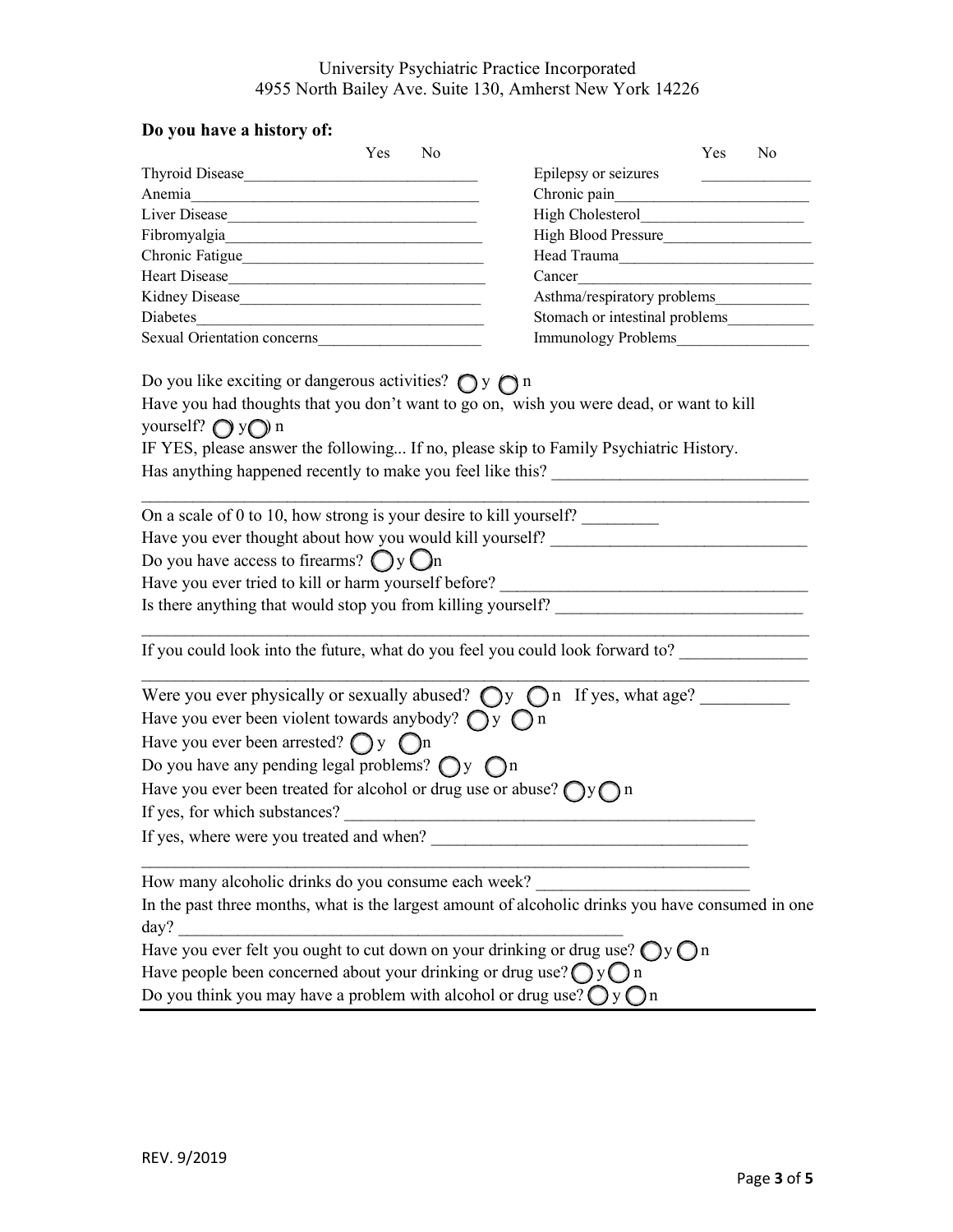|  | Check if you have ever tried the following: |  |  |  |  |  |  |
|--|---------------------------------------------|--|--|--|--|--|--|
|--|---------------------------------------------|--|--|--|--|--|--|

|                                                                                                                                                                                                                                                                                                                                      | Yes            | N <sub>o</sub> | If yes, when did you last use?                                                                                        |     |                |  |  |
|--------------------------------------------------------------------------------------------------------------------------------------------------------------------------------------------------------------------------------------------------------------------------------------------------------------------------------------|----------------|----------------|-----------------------------------------------------------------------------------------------------------------------|-----|----------------|--|--|
| Methamphetamine<br>Cocaine<br>Stimulants (pills)<br>Heroin<br>LSD or Hallucinogens<br>Marijuana<br>Pain killers (not as prescribed)<br>Methadone<br>Tranquilizer/sleeping pills<br>Ecstasy<br>Alcohol<br>Other<br>How many caffeinated beverages do you drink a day? _____________________________                                   |                |                | <u> 1989 - Johann Barbara, martin amerikan basar dan berasal dan berasal dalam basar dalam basar dalam basar dala</u> |     |                |  |  |
| <b>Cigarettes</b> : Now? $\bigcirc$ y $\bigcirc$ n In the past? $\bigcirc$ y $\bigcirc$ n When did you quit?<br>How many per day on average? For how many years?<br>Pipe, cigars, or chewing tobacco: Now? $\bigcap y \bigcap n$ In the past? $\bigcap y \bigcap n$<br>Has anyone in your family been diagnosed with or treated for: |                |                |                                                                                                                       |     |                |  |  |
| Yes                                                                                                                                                                                                                                                                                                                                  | N <sub>0</sub> |                |                                                                                                                       | Yes | N <sub>0</sub> |  |  |
| Bipolar disorder                                                                                                                                                                                                                                                                                                                     |                |                | Schizophrenia                                                                                                         |     |                |  |  |
| Depression                                                                                                                                                                                                                                                                                                                           |                |                | Post-traumatic stress                                                                                                 |     |                |  |  |
| Anxiety                                                                                                                                                                                                                                                                                                                              |                |                | Alcohol abuse                                                                                                         |     |                |  |  |
| Anger                                                                                                                                                                                                                                                                                                                                |                |                | Other substance abuse                                                                                                 |     |                |  |  |
| Suicidality                                                                                                                                                                                                                                                                                                                          |                |                | Violence                                                                                                              |     |                |  |  |
| <b>ADHD</b>                                                                                                                                                                                                                                                                                                                          |                |                | <b>OCD</b>                                                                                                            |     |                |  |  |
| Insomnia                                                                                                                                                                                                                                                                                                                             |                |                | Psychosis                                                                                                             |     |                |  |  |
| Panic Attacks                                                                                                                                                                                                                                                                                                                        |                |                | Other                                                                                                                 |     |                |  |  |
| If yes, who had what problems?                                                                                                                                                                                                                                                                                                       |                |                |                                                                                                                       |     |                |  |  |
|                                                                                                                                                                                                                                                                                                                                      |                |                |                                                                                                                       |     |                |  |  |
| Has any family member been treated with a psychiatric medication? $\bigcirc$ y $\bigcirc$ n If yes, what<br>medications and how effective were they?                                                                                                                                                                                 |                |                |                                                                                                                       |     |                |  |  |
|                                                                                                                                                                                                                                                                                                                                      |                |                |                                                                                                                       |     |                |  |  |
| Your father's name, occupation and your relationship with him?                                                                                                                                                                                                                                                                       |                |                |                                                                                                                       |     |                |  |  |
|                                                                                                                                                                                                                                                                                                                                      |                |                |                                                                                                                       |     |                |  |  |